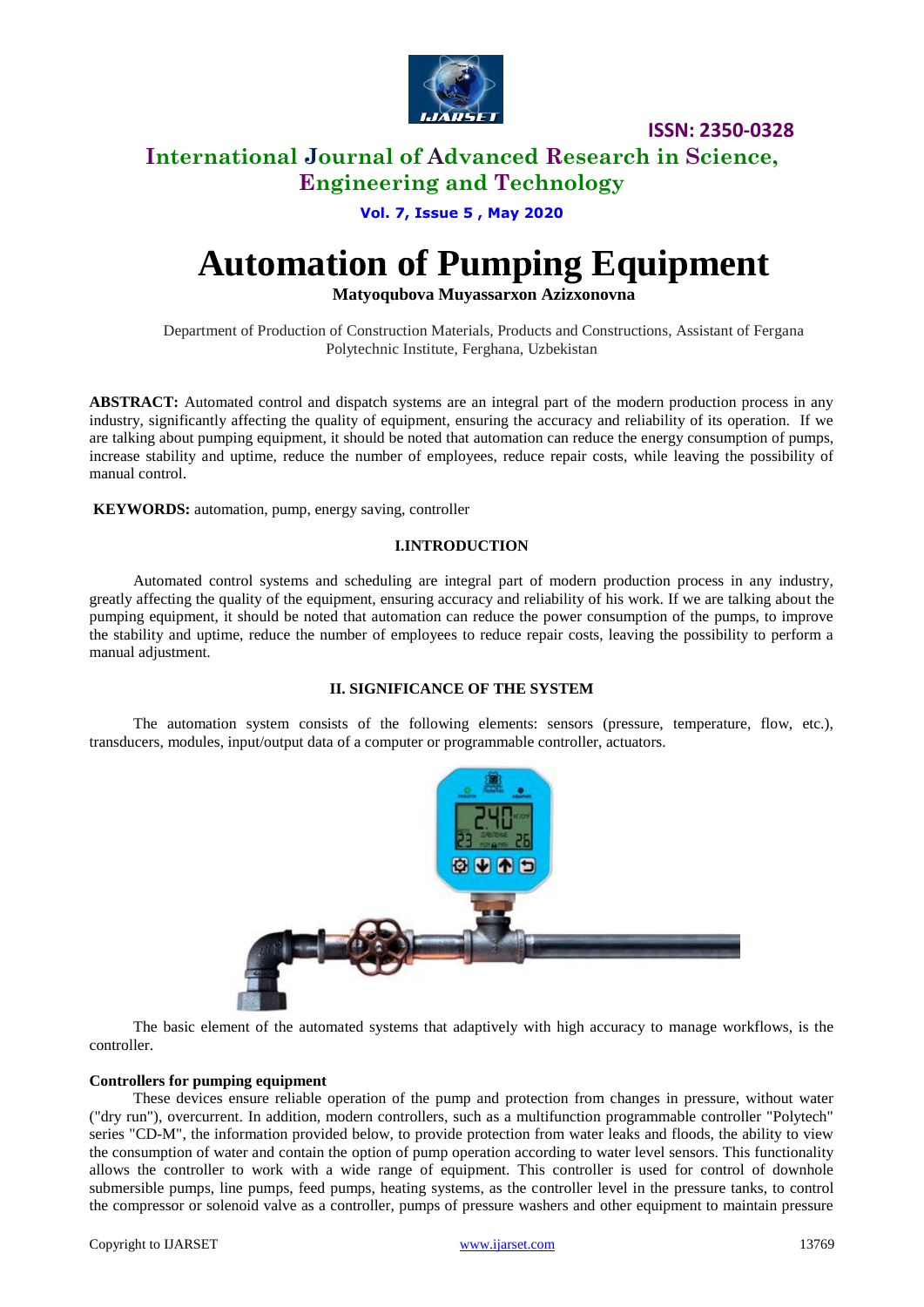

**ISSN: 2350-0328**

## **International Journal of Advanced Research in Science, Engineering and Technology**

### **Vol. 7, Issue 5 , May 2020**

in the pipeline system in a user-specified range with accuracy of 0.01 MPa and to protect equipment. It combines the functions of several devices such as pressure switches, relays, dry run, pressure gauge, and provides proper and accurate diagnosis of critical parameters.

Main functions multifunctional programmable controller

Protection against pressure drops and surges of current.

Protection against "dry-progress" and work on the blocked pipeline.

Monitoring performance, programming and maintaining the specified parameters of pressure, management of pipeline systems.

Diagnostics of the performance of the system for timely Troubleshooting and equipment maintenance.

The accumulation of statistical information on the operation of the system.

Leakage monitoring and the ability to protect against flood and inundation areas.

This controller can work in automatic mode (based on given values of the parameters), sensor levels, in manual mode and in shutdown mode the load.

The product is designed to control the pressure in non-aggressive non-combustible media: cold and hot water, non-freezing heat transfer fluids, compressed air, inert gases.



Direct level gauge for tie-in tank Figure 1.

### **Direct level gauge for tie-in tank**

The controller is mounted directly on the pipeline or the receiver and maintains the pressure with high accuracy. Installation can be performed in port or pressure line receiver with internal thread corresponding to the thread controller. The controllers are supplied with outer thread  $3/8$ ",  $\frac{1}{2}$ ", M20×1,5. For ease of operation when mounting it is recommended to use a shut-off valve (in scope of supply not included) or crane. If necessary, you can use an adapter. The controller can be placed in any plane and at any angle, but preferably to place it so that it is easy to configure and monitor the operation of the controller.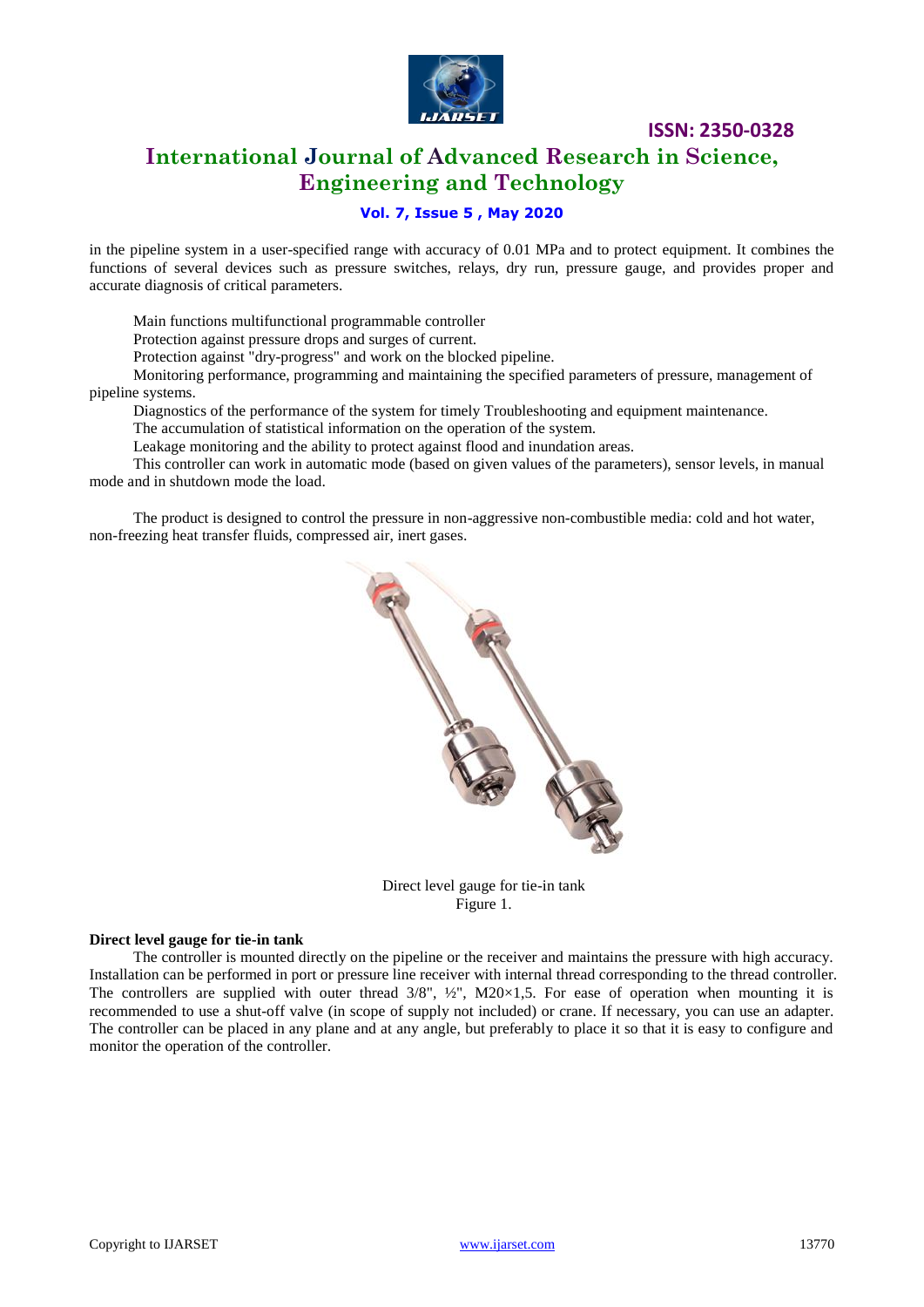

## **International Journal of Advanced Research in Science, Engineering and Technology**

**ISSN: 2350-0328**

### **Vol. 7, Issue 5 , May 2020**



The water flow sensor Figure 2.

### **The water flow sensor**

Standard controller to control the operation of the pump includes a controller that perform basic functions (maintaining the required level of pressure in the system, overcurrent, and differential pressure, protection against "dryprogress" and work on the covered pipeline). If you want the advanced features (the accumulation of statistical information protection from leaks and flood, work on the levels of storage tank) use the model of the pump controller with the ability to connect additional sensors/flow switch, flow rates, leakage, level. All versions of the interface controller can be equipped with supply cable and output on the pump.



Leak sensor Figure 3.

### **Leak sensor**

As option can be equipped with controller external sensors.

Pulse flow sensor is mounted in the gap pressure line. With the passage of the water flow through the sensor rotates the impeller of the magnetic polymer, the pulses read by the controller, the calculation of the volume of pumped water, the flow. The sensor provides the best security settings to the pump and prevents operation on a closed highway "in the wall", guarantees protection against "dry running" the pump depletion of the well. Its presence allows you to monitor pumped volume of water with an accumulating total. In addition, can display the instantaneous flow rate. The statistics collected by the controller allows you to plan the time of maintenance of water treatment systems, to assess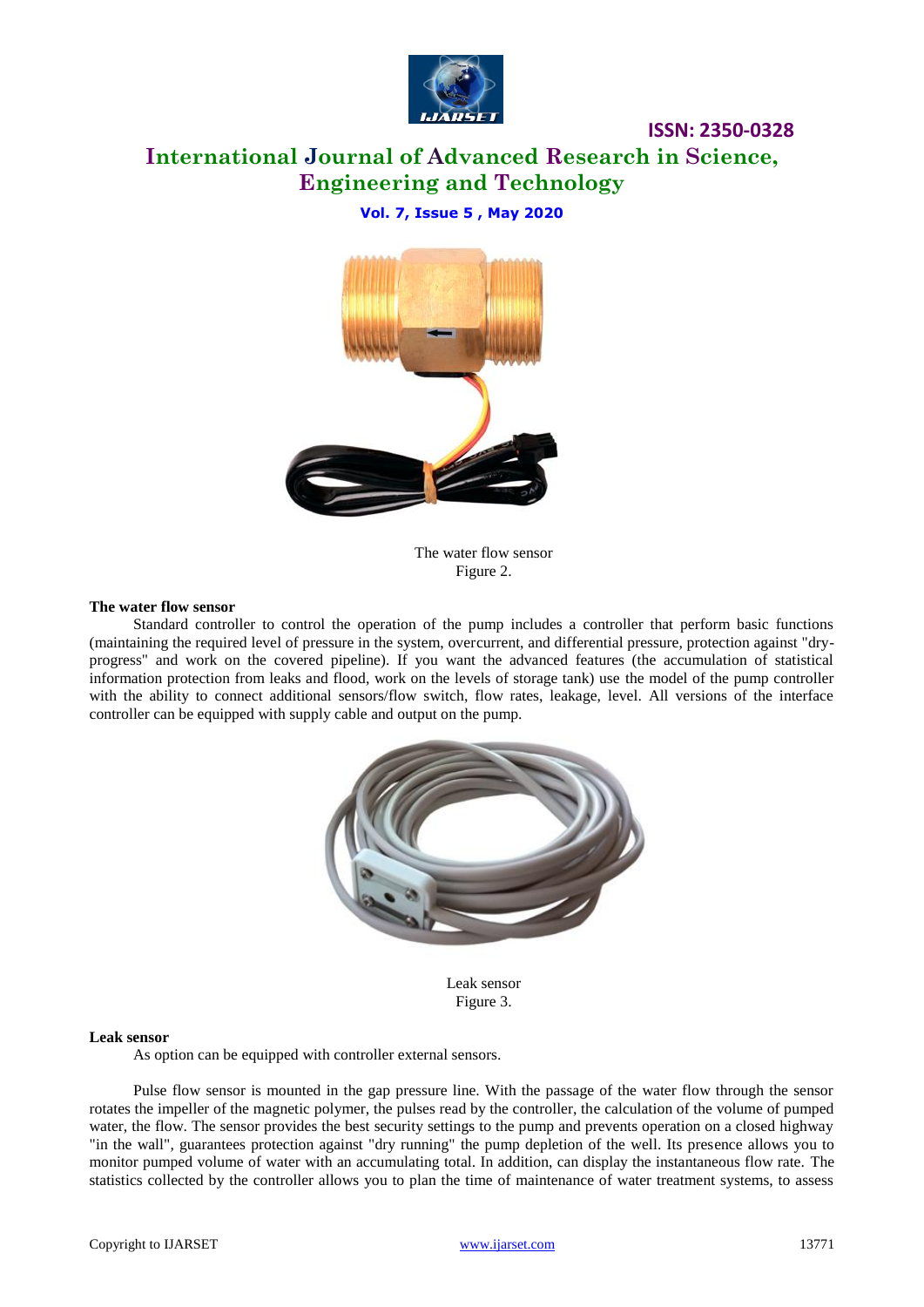

## **ISSN: 2350-0328 International Journal of Advanced Research in Science, Engineering and Technology**

### **Vol. 7, Issue 5 , May 2020**

the cost of water supply. The instantaneous flow rate can be used to assess the degree of clogging of filters and the condition of the well.



Flow relay Figure 4.

**Flow relay** The flow switch is installed in the gap of the pressure line and is recommended for pipelines  $1 - \frac{1}{2}$  or more. When a water stream passes, a movable damper with a magnet is deflected, the position of the damper is determined using an external reed switch. The sensor accurately detects the presence of flow in the pipeline, avoiding" dry running " and work on a closed highway.

Level sensors for tapping into the storage tank can be straight and angular. It is possible to connect a low level sensor, a high level sensor, as well as an overflow sensor to the controller. Triggering occurs when the float is raised.

Leak / flood sensor is a protective sensor that allows to avoid flooding of the premises in case of damage to the piping system, if it defrosts, protects it from inattention, etc. The sensor is placed on the floor of the technical room and in places where water spills are likely to occur. If water gets on any of the sensors, the pump will be blocked.

### **REFERENCES**

1. SNIP 2.04.02 - 84 "Water supply and water supply".

2. SNIP 2.04.03 - 85 "Sewerage, sewerage and solar services"

3. Engineer for repair and maintenance. Under the red. NOT. Pashenko 1991 pg no: 39-41.

MamatovVaxidjonShuhratovich, "solar power" international journal of advanced research in science, engineering and technologyvolume 6, issue 12, december 2019 pp 12006-1201

4. SobirovaDilfuzaTillavaldievna, "features of installing the circulation pump" international journal of advanced researchers in scence, engineering and technology volume 6.issue 12, December 2019 issn: 2350-0328

5. NigmatovUlugbekZhurakuzievichleduyushchaya LXIX Mejdunarodnayanauchno-prakticheskayakonferentsiya Conference «International Scientific Review of the Problems and Prospects of Modern Science and Education» provoditsya 21.05.2020 g. Collection in the USA (Boston. USA). Statiprinimayutsya to 16.05.2020 g. Svobodnoecitirovaniepriukazaniiavtorstva: https://scientific-conference.com/h/sborniki/tekhnicheskienauki/2180-analysis-of-solar-radiation.html

6. MirzajonovMamirjonAlimovich., OtaqulovBaxromAdxamovich "The effect of super plasticizer on the pore structure and the strength of the contact zone between old and new concrete" International Journal of Advanced Research in Science, Engineering and Technology 2019, 11188- 11193 b .